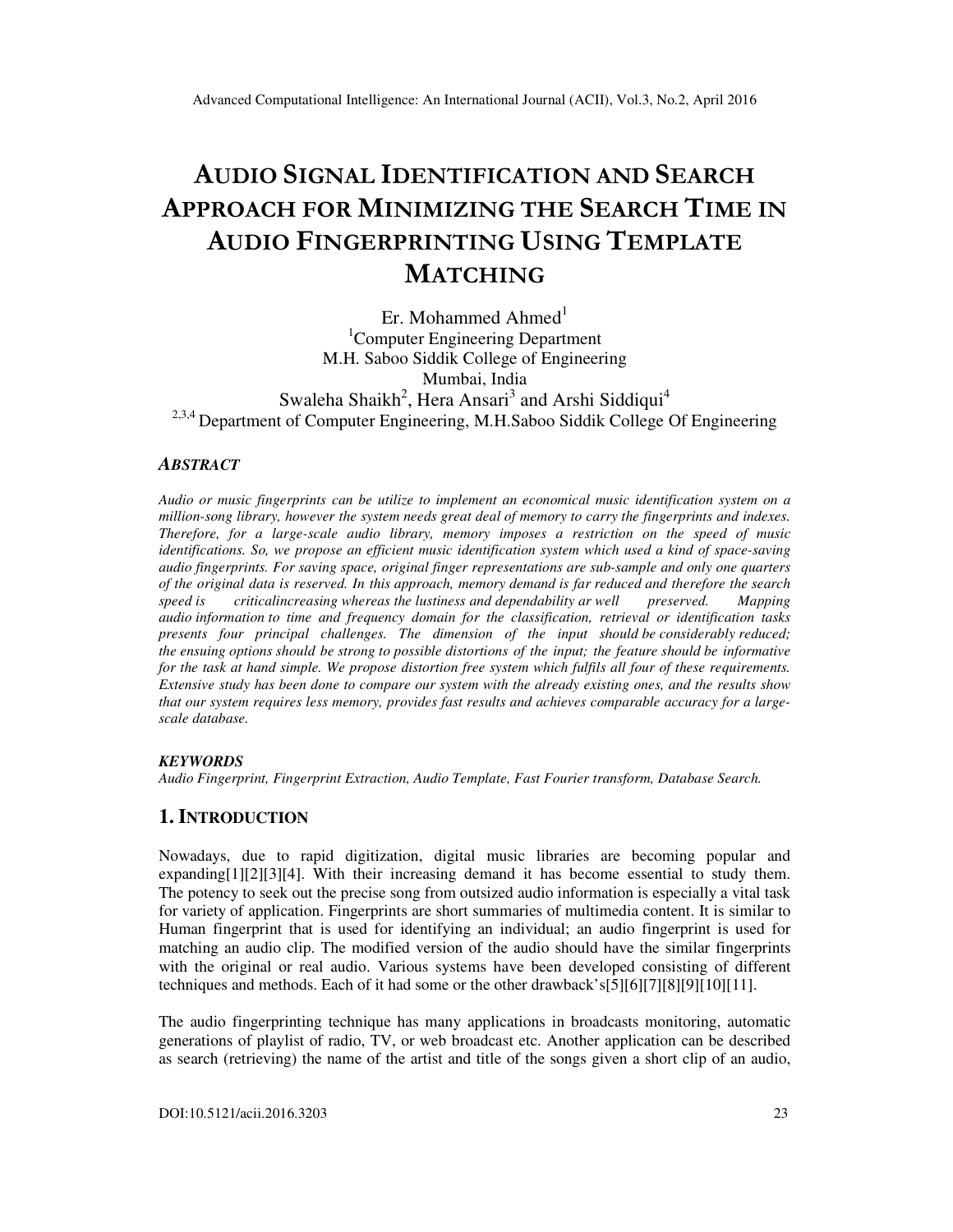filtering technology for files sharing and so on. Since an audio contains many properties, extracting a sample of the audio fingerprint is a potential task that identifies each song uniquely.



Figure 1: Overview of Audio signal identification

 A fingerprinting system which is used for identification is generally made up of the following main modules:

- 1. Fingerprint extraction-This involves removing the unique characteristic of each audio input.
- 2. DB search-In this step, the audio is searched with the already stored audio in the song Meta data.
- 3. Fingerprint matching-Finally, the fingerprints are compared. If there exists a match of fingerprints then respective result is returned.

Our main focus is on how to increase the speed of searching as well as decrease the searching time by a considerable amount.

Broadly speaking, the formula may be logically rotten into 2 main parts[17]:

- Fingerprint creation (extracting distinctive sensory activity options from the song) and
- Fingerprint search (querying the database)

Because many elements are concerned in each activity, they'll be summarized along.

## **2. PROPOSED SYSTEM**

The proposed search algorithm contains two phases as described below:

- i. In the initial phase, all those songs are searched and retrieved which could probably contain the query songs fingerprint.
- ii. In the second major phase, the entire fingerprint of each matched songs is retrieved from the database and is compared with the query fingerprint that is in question, if the song matches with the query fingerprint then it is retrieved.

In simple terms, if you want to compare audio or music files by their perceptual equality, you should create the so called "fingerprints" (same or similar to human fingerprints, which uniquely describe a person's identity), and sees if sets of these objects, gathered from different audio or music sources match or not. Logically, similar audio objects should generate similar fingerprints, whereas different file should emanate unlike signatures. A pre requisite for these fingerprints is that they should act as "hash", in order with format differences, difference in frequencies,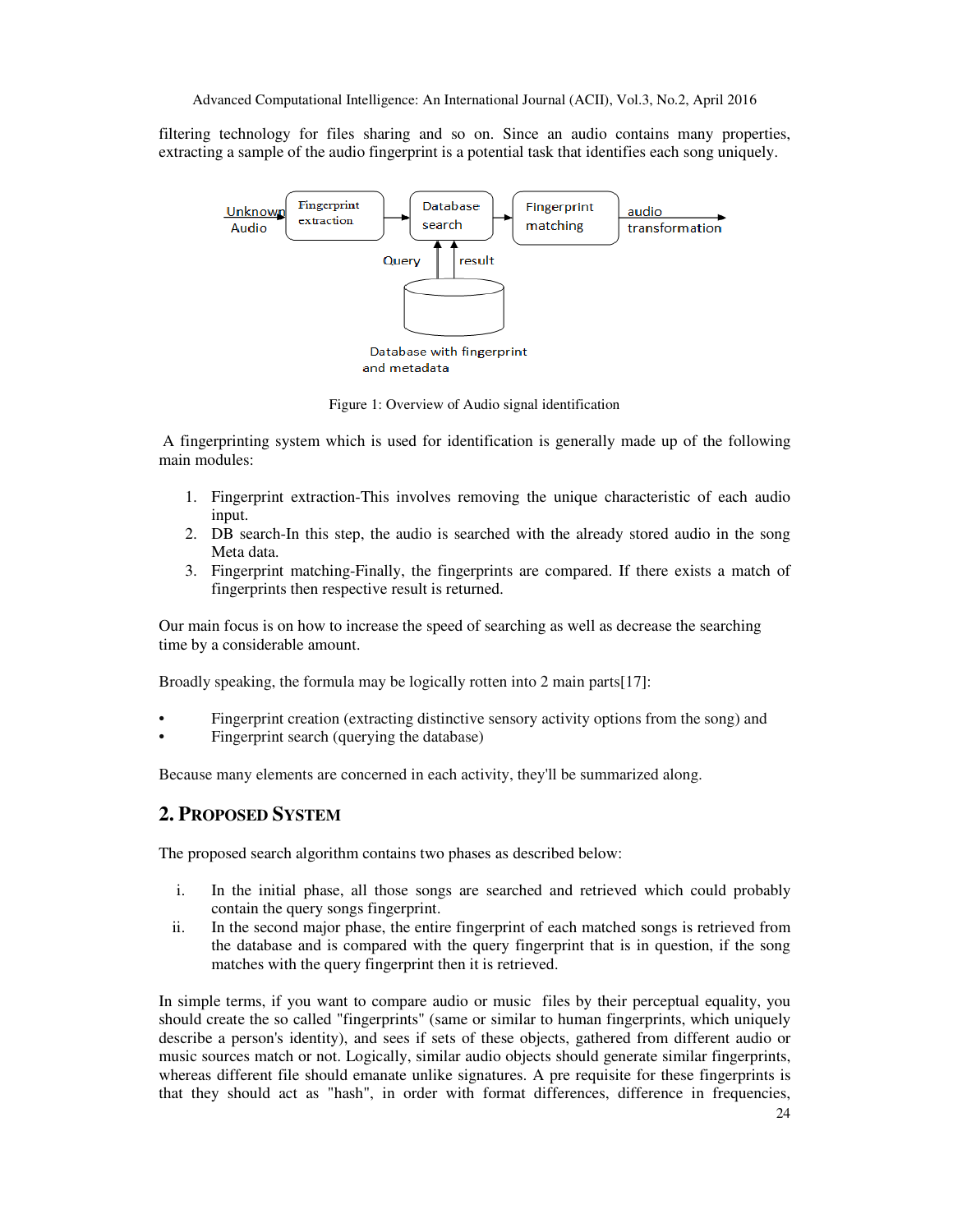distortions, noise, "intensity", etc. The simplified concepts of audio fingerprinting can be visualized below.



Figure 2: Modules in the proposed system

#### • **Fingerprint as a hash value**

Briefly, audio fingerprint may be seen as a compressed outline of the corresponding audio object. Mathematically speaking, a finger mark operate F maps the audio object X consisting from an oversized variety of bits to a fingerprint of solely a restricted variety of bits. So, the complete mechanism of extraction of a fingerprint may be seen as a hash-function H, that maps Audio object X to a hash (a.k.a. message digest). The most advantage why hash functions are therefore widely utilized in the sphere of engineering science is that they permit scrutiny 2 massive objects X, Y; by simply scrutiny their individual hash values  $H(X)$ ,  $H(Y)$ . The equality between latter pairs implies the equality between X, Y, with a really low error chance (even although collision cannot be eliminated entirely). Next, you'll be able to see an abstract diagram of the hash function's practicality.



Figure 3: Conceptual diagram of the hash function's functionality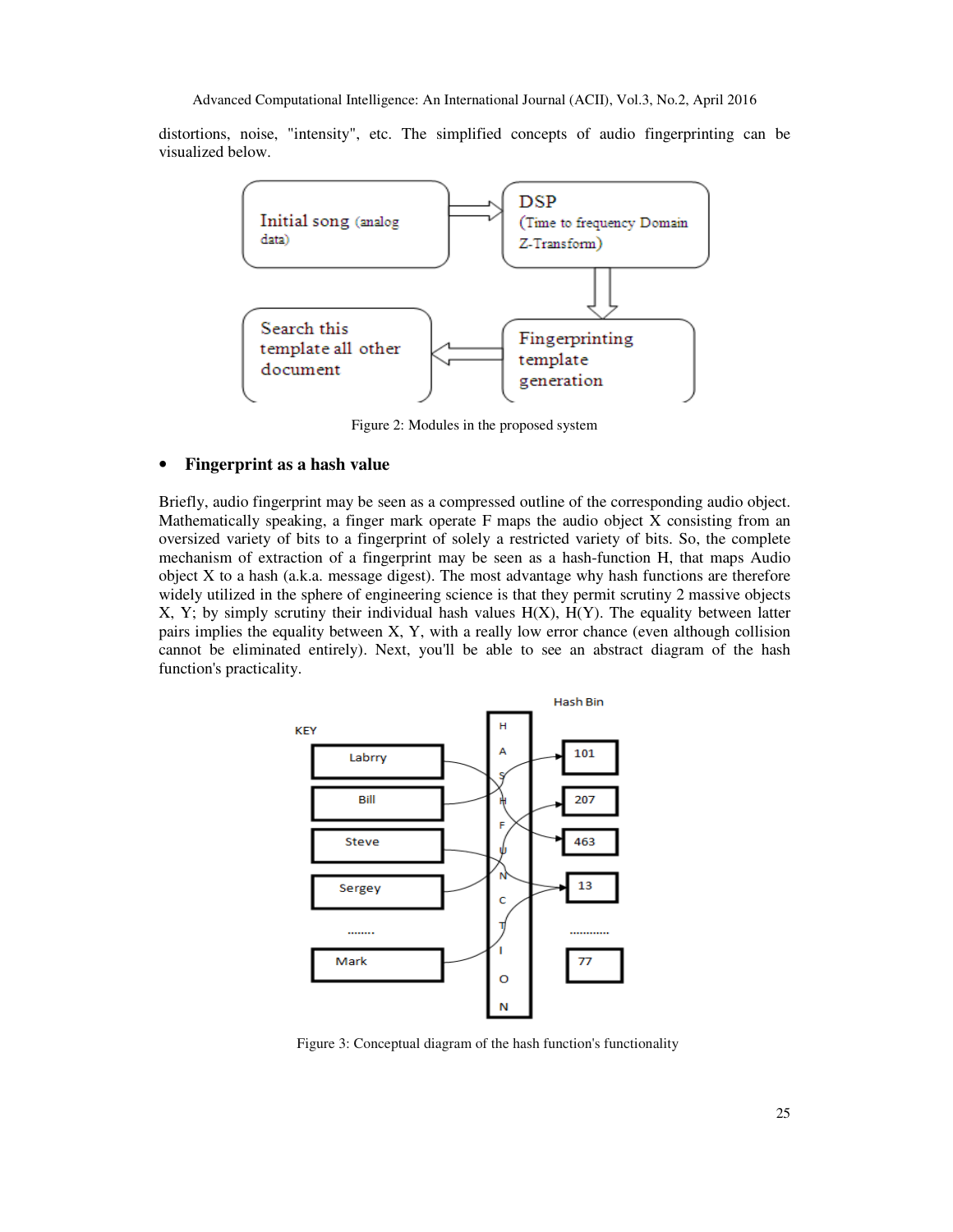Here within the figure, string values act as keys, mapping into hash bins (integers) that are smaller purposely and far easier to check. Nonetheless, there's forever little chance that fully completely different keys can occupy a similar bin (Steve and Mark collision). So, why will we get to develop a completely new system supported fingerprints, and not simply use crypto logic hash functions? The solution is pretty straightforward, though the sensory activity distinction of audio object compressed to MP3 format and therefore the same one compressed to WAVE is incredibly little, the binary illustration of these are altogether completely different, that means that  $H(MP3(X))$  and  $H(WAVE(X))$  can end in fully dissimilar message digests (hash bins). Even worst, crypto logic hash functions are typically terribly sensitive: one little bit of distinction within the original object ends up in {a completely an altogether a very} different totally completely different completely different} hash price (thus a little degradation within the key can result in totally different hash digest). So we propose a system which will not take under consideration any low level details (binary signatures) and can analyse solely the audio signal as any human will (will act as a "forgiving hash" that will not pay abundant attention to irrelevant differences).

Thus, audio fingerprinting algorithms have the potential to link small, unknown chunks of audio templates i.e., finding similar properties of a song that can be afterwards used to recall a new unknown sample, or find a duplicate in the database of already processed songs. These types of algorithms can be used in a variety of different application:

- i. Identifying the currently playing song
- ii. Managing sound effects libraries
- iii. Observing and controlling the broadcast monitoting[2][3][4[5][12].

With all the advantages that the sounds fingerprinting system has, there are several challenge that it has to address. One of them is a huge database to searches (imagine YouTube's database of video content that is monitors for audio copyright issues). Normally, each song will generates a big amount of fingerprints (in the described algorithms , the granularity of each of them is going to be 1.48 sec, so we'll have about 200 object for a song). Lastly, there will be a requirement for developing an economical yet efficient search rule that works well within scalable solution bounds.

## **1. IMPLEMENTATION**

The framework that goes to be designed (upon that the complete system can reside) can comprises many completely different abstract elements. Within the next figure, you'll be able to visualize the activity diagram that abstractly describes the logical flow of the audio fingerprint generation. Following, can describe in deeper details every activity concerned and what element is accountable for it.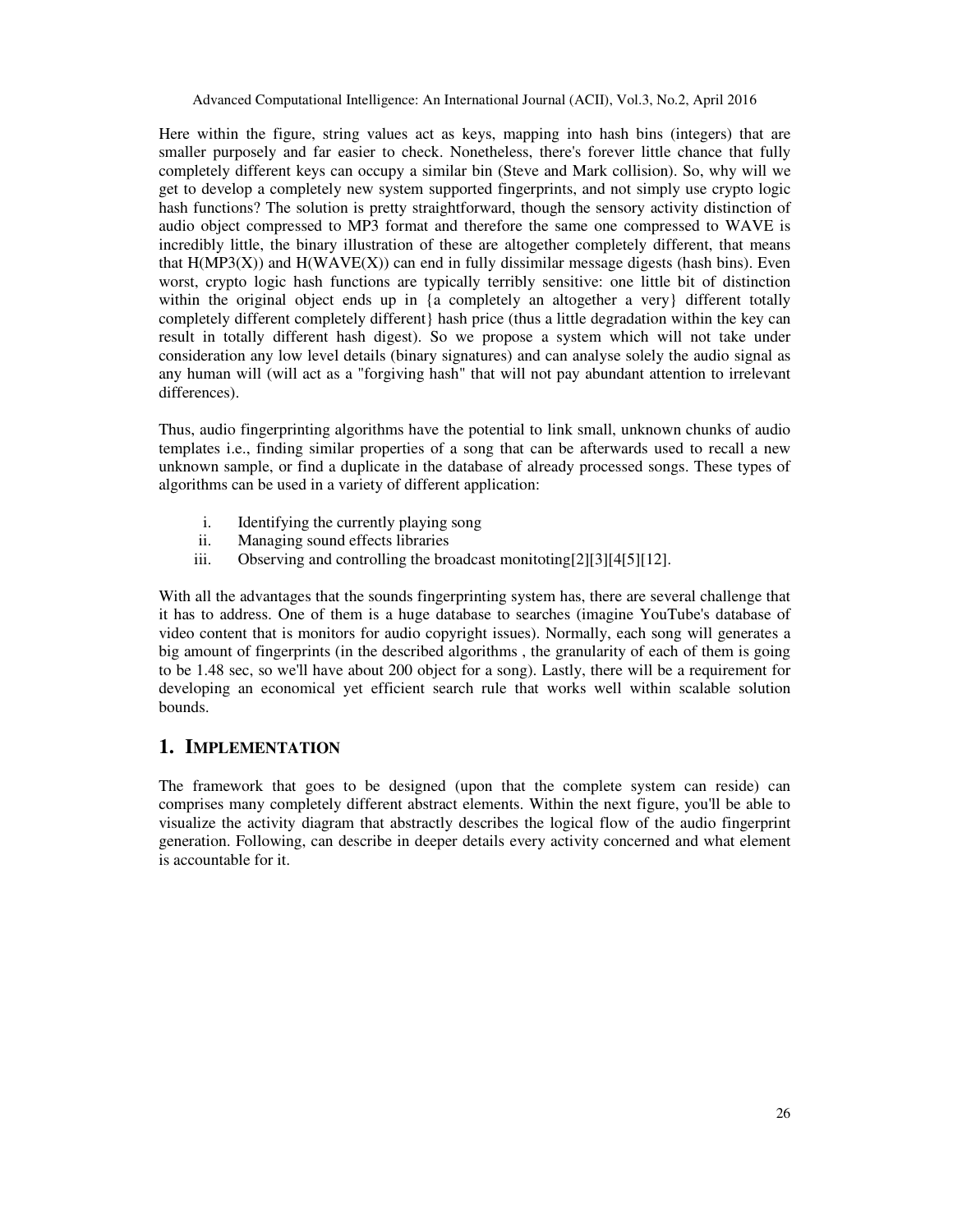

Figure 4: Phases involved in Fingerprint extraction algorithm

#### **4. PREPROCESSING THE INPUT SIGNAL**

Merely, all audio files that anyone has on his laptop are encoded in some format. Therefore, the primary step (1) within the formula is decipherment the input data to PCM (Pulse Code Modulation format). The PCM format may be thought of the raw digital format of analog signal, within which the magnitude of the signal is sampled often at uniform intervals. For time-domain signals, the unit for rate is 1/s. The inverse of the frequency is that the sampling amount or sampling interval, that is that the time between samples. because the analysed band within the formula lies inside the vary of 318 Hz and 2000 Hz, down sampling the input to 5512 Hz is taken into account a secure and, at a similar time, a needed operation. Whereas reducing the sample rate (normally from 44100 Hz), we'll get eliminate data that isn't relevant from the human sensory activity purpose of read, and can specialize in vital options of the signal. The pre-processing is finished victimization the Bass.Net library (in my opinion, the simplest one for operating with audio files). With the refashion of the Sound Fingerprinting framework, you'll be able to use library for the needs printed higher than. The sole bother with Audio is that you simply do not have that abundant flexibility in terms of supported audio formats.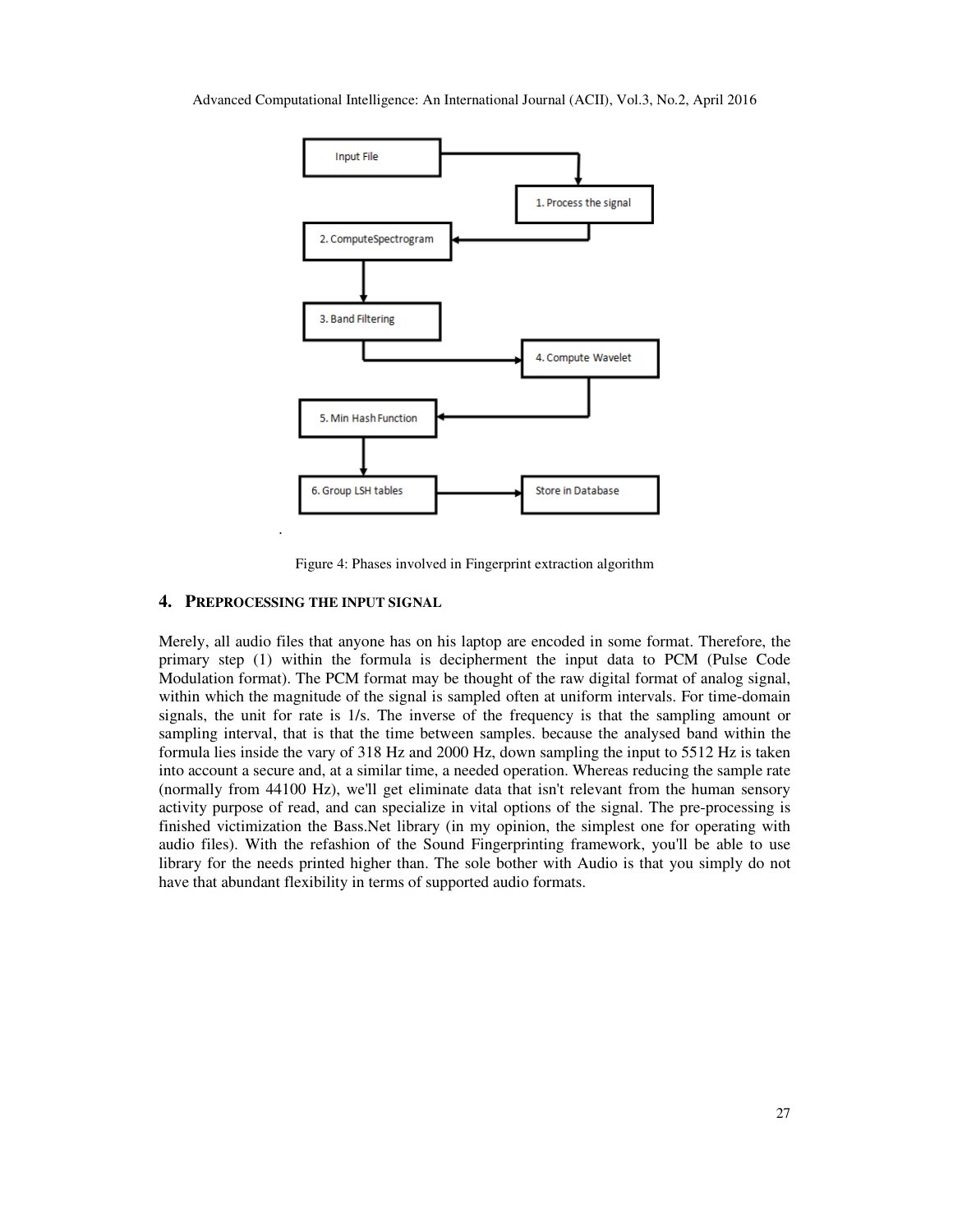

Figure 5: Input Signal Processing

## **5. SPECTROGRAM CREATION**

After pre-processing the signal to 5512 cycles/second PCM, successive (2) step within the procedure algorithmic rule is building the spectrograph of the audio input. In digital signal process, a spectrograph is a picture that shows however the spectral density of a symbol varies in time. Changing the signal to spectrograph[6] involves many steps. 1st of all, the signal ought to be sliced into overlapping frames. Every frame ought to then be skilled a quick Fourier remodel so as to urge the spectral density varied in time domain. The parameters utilized in these transformation steps are going to be adequate those who are found to figure well in different audio procedure studies (specifically in an exceedingly extremely sturdy Audio procedure System): audio frames that area unit 371 Ms long (2048 samples), taken each 11.6 Ms (64 samples), so having associate overlap of 31/32, as have been used in the previous study. H an k 2002 ref



Figure 6: Spectrogram of the audio input

Building the spectrograph of the image involves the foremost high-ticket (from a central processing unit purpose of view) operation within the entire algorithmic rule - quick Fourier remodel (O (n<sup>\*</sup>log (n))).Fourier analysis could be a family of mathematical techniques, all supported rotten signals into sinusoids.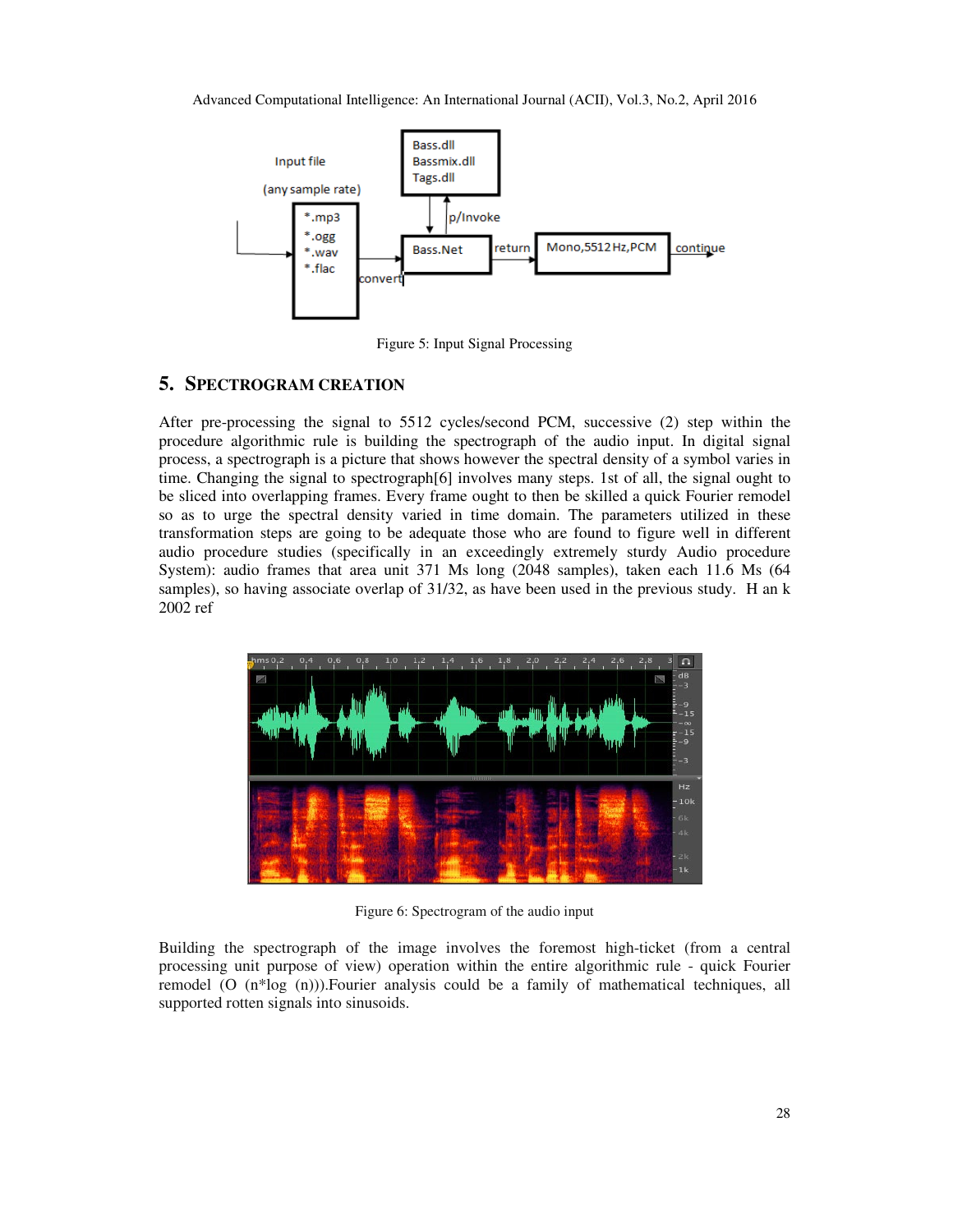

Figure 7: Forward / Inverse Fourier Transform

### **6. BAND FILTERING**

After the FFT remodel is accomplished on every slice, the output spectrograph is cut such 318Hz-2000Hz domain is obtained (researchers set that this domain is enough for a relevant illustration of the sensory activity content of a file). Generally, this domain is thought of to be one among the foremost relevant frequency areas for Human sensory system. whereas the vary of frequencies that any person will hear is basically associated with environmental factors, the commonly accepted customary vary of perceptible frequencies is twenty to 20000Hz. Frequencies below 20Hz will typically be felt instead of detected, assumptive the amplitude of the vibration is high enough. Frequencies on top of 20000Hz will generally be detected by youth, however high frequencies area unit the primary to be plagued by hearing disorder as a result of age and/or prolonged exposure to terribly loud noises. Within the next table, you'll be able to visualize the frequency domains and their main descriptions. Because it is seen, the foremost relevant audio content lies inside the 512-8192Hz frequency vary, because it defines traditional speech.

#### **7. WAVELET DECOMPOSITION:**

Once the power spectrograph is "drawn" (having thirty two bins contact the 318-2000Hz vary, for every eleven.6 MS), successive step within the algorithmic rule (4) is dividing the whole image into slices (spectral sub-images one28x32) that correspond to a 1.48 sec roughness. In terms of programming, once you build the log-spectrogram, you bought its entire image encoded into associate [N] [32] double-dimensional float array, wherever N equals the "length of the signal in milliseconds divided by eleven.6 MS", and thirty two represents the amount of frequency bands. Once you get the divided spectral sub-images, they're going to be more reduced by applying customary Haar[7] ripple decomposition on every of them. The utilization of wavelets within the audio-retrieval task is finished as a result of their flourishing use in image retrieval (Fast Multiresolution Image Querying). In different words, a ripple could be a wave-like oscillation with amplitude that starts at zero, increases, and so decreases back to zero. It will generally be unreal as a "brief oscillation" just like the one seen on a measuring device or monitor.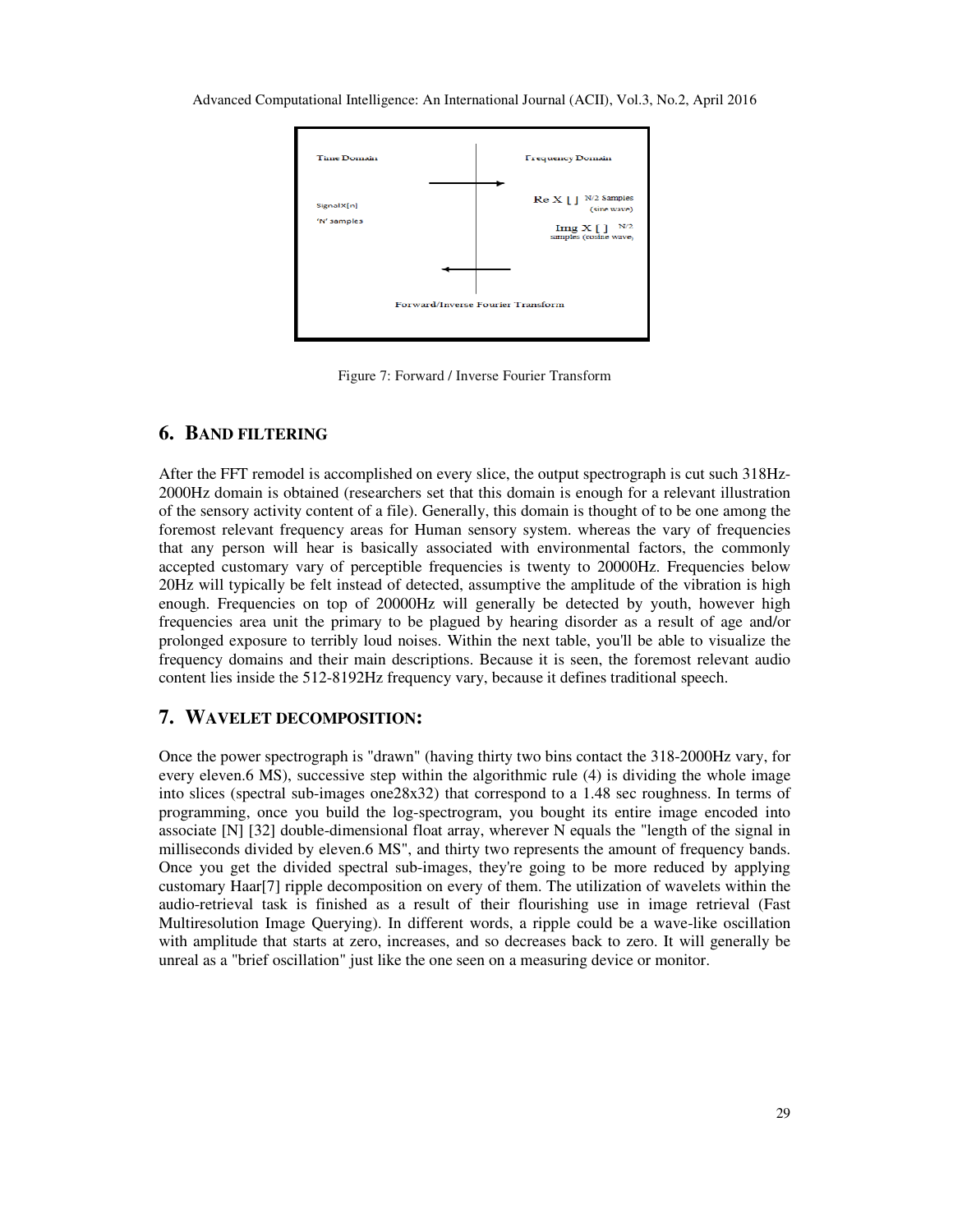

Figure 8: Framework for Audio-retrieval task

 Wavelets area unit crafted purposefully to possess specific properties that build them helpful for signal/image process. They'll be combined by employing a "shift, multiply and sum" technique referred to as convolution, with parts of associate unknown signal to extract info from this signal. The elemental plan behind wavelets is to investigate in step with scale. So, turning back to our algorithmic rule, for every spectral picture, a ripple signature is computed. Rather than exploitation the whole set of wavelets, we have a tendency to solely keep those that almost all characterize the song (top two hundred is taken into account an honest choice), so creating the signature proof against noise and different degradation. One among the fascinating things found within the previous studies of image process was that there's no have to be compelled to keep the magnitude of high wavelets; instead, we are able to merely keep the sign of it  $(+/-)$ . This info is enough to stay the extract sensory activity characteristics of a song.

### **8. MIN HASH THE FINGERPRINT**

At this stage of process, we've got fingerprints that area unit 8192 bits log, that we'd wish to more cut back in their length, by making a compact illustration of every item. Therefore, within the next step (5) of the algorithmic rule, we have a tendency to explore the utilization of Min-Hash[16] to reason sub-fingerprints for these distributed bit vectors. Its usage has proved to be effective within the economical search of comparable sets. It works as follows: think about a column as a group of rows during which the column contains a one (consider C1 and C2 as 2 fingerprints). Then the similarity of 2 columns C1 andC2 is Sim (C1, C2) = (C1∩C2)/(C1∪C2).

This similarity index is named the Jaccard similarity: it's variety between zero and 1; it's zero once the 2 sets area unit disjoint, one once they area unit equal, and strictly between zero and one otherwise. Before exploring however Min-Hash works, I am going to purpose to an awfully helpful characteristic that it has: the likelihood that MinHash  $(C1)$  = MinHash  $(C2)$  equals specifically to Jaccard similarity. this can permit U.S. to use the algorithmic rule by with efficiency hashing similar things (with a similarity index over 60-70%) into identical bins (exactly what we have a tendency to have an interest in - "forgiving hashing" technique that will not pay a lot of attention to little variations between 2 keys). The Min-Hash technique works with binary vectors as follows: choose a random, but known, rearrangement of all the vector positions. Then, for every vector permutation live during which position the primary '1' happens. As a result of the system can work with fingerprints of 8192 bit size, the permutation vector can contain random indexes ranging from zero to 8192. For a given permutation, the hash values agree if the primary position with a one is that the same in each bit vectors, and that they disagree if the primary such position could be a row wherever one, however not each, vectors contained a one. Note that this can be specifically what's required; it measures the similarity of the distributed bit vectors supported matching "on" positions. We are able to repeat the on top of procedure multiple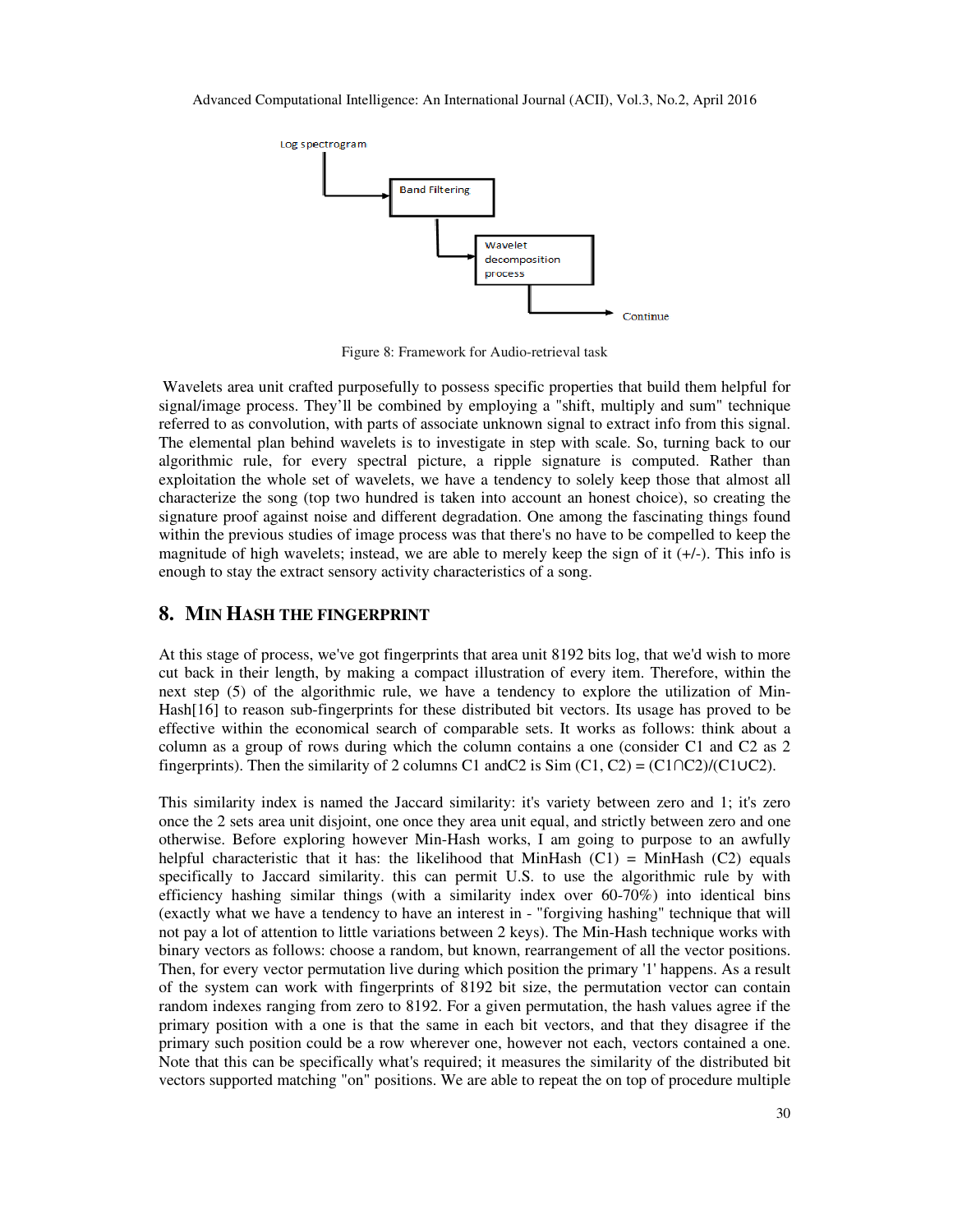times, on every occasion with a brand new position-permutation. If we have a tendency to repeat the method p times, with p totally different permutations, we have a tendency to get p for the most part freelance projections of the bit vect (e.g. p=100 permutations).



Figure 9: Min-Hash to compute sub-fingerprints

## **9. RETRIEVAL**

After the min-hashed fingerprint is partitioned off into LSH tables, the LSH technique is efficient in the number of comparisons that are required and provides noise-robustness properties[13]. The method of extracting signatures from audio files is thought of completed. Now, however will we discover similar songs or retrieve info regarding associate unknown audio by having solely a tiny low piece of it? The retrieval method (detection of the question song) is analogous to the creational one, with associate exception that not the whole song is fingerprinted at now. You will choose as several seconds to fingerprint as you wish, creating an exchange between accuracy and interval. The steps area unit recurrent until the fingerprint is partitioned off into hash tables. Once done, the question is shipped to the storage to envision what percentage hash tables contain corresponding hash values. If over v votes are unit non heritable throughout the question (more than v tables have come back identical fingerprint), the fingerprint is taken into account a possible match (in Content procedure exploitation wavelets, a threshold of 2-5 votes was used). All matches area unit elite and analysed so as to search out most effective} candidate (a simple overacting distance calculation between the question and potential candidates is exhausted order to envision what item is that the most relevant one). Just in case of developing a duplicates detector algorithmic rule, the principle of extraction could be a bit totally different. Range of threshold votes is inflated to eight (8/25 tables ought to come identical result), and a minimum of five-hitter of total question fingerprints ought to vote for identical song. Once this criterion is met, the song is taken into account a reproduction. Overall, of these parameters area unit outlined through empirical observation, thus you may notice even higher configuration which will work additional correct because the one delineated here. As associate example, you will lower the edge votes so as to get results which will additionally contain the remixes of the songs matched as duplicates (it's perpetually a trade-off between false-positives and therefore the objective function).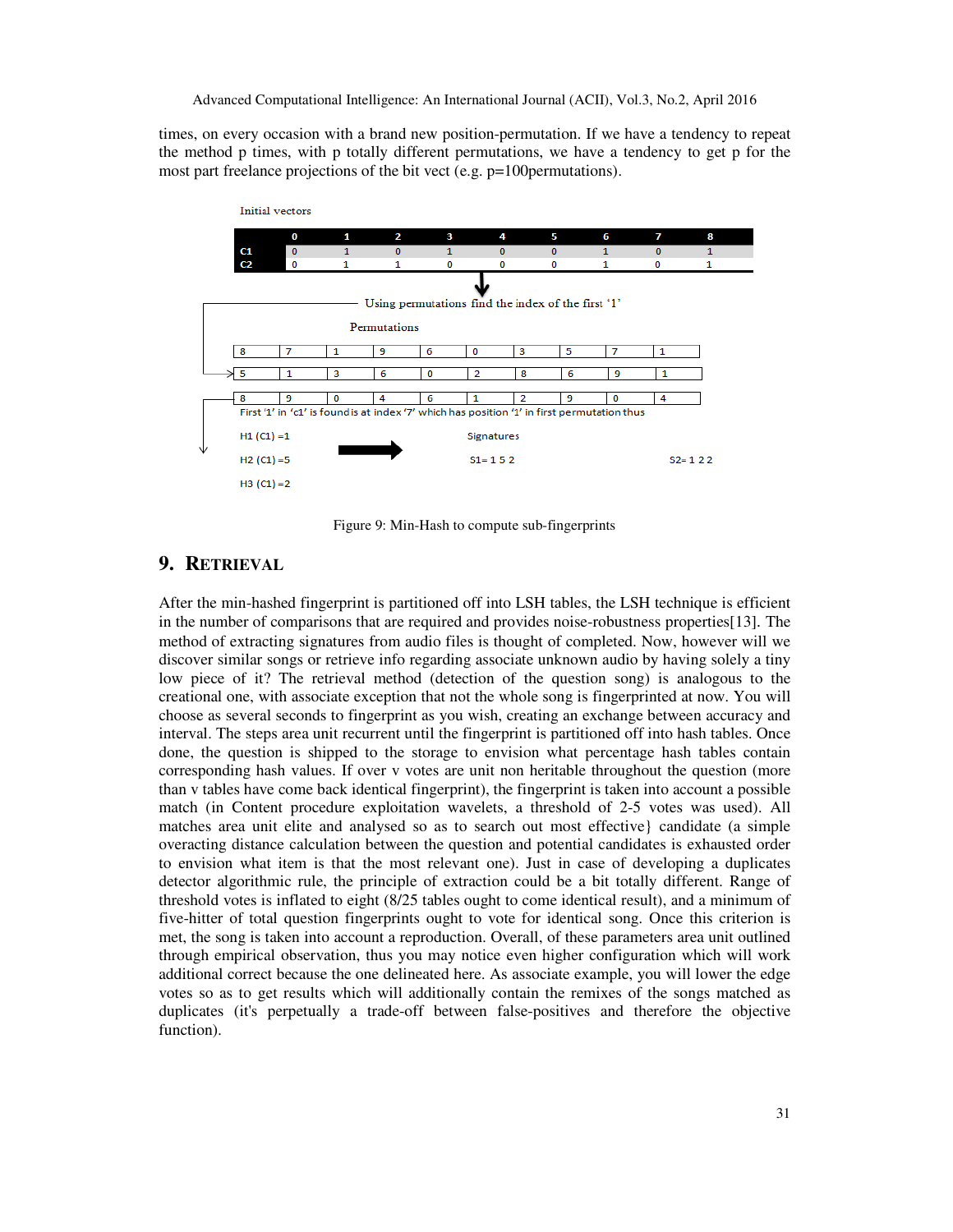### **10. FUTURE SCOPE**

Here in this paper, an alternative searching method has been elaborated. On comparison with the older schemes a significant amount of decrease in the audio retrieval was noticed. On one hand making use of hash function provided uniqueness to each song so on the other hand, fingerprinting on only required length of song saved a large amount of disk space. The above scheme has a scope and can be applied to areas of military and telecommunications. Also big music industries such as radio stations, airtel music stores, online song sites etc. can make use of this to avoid repetitive data and thereby save space. Further it can be used by making it for sppech datasets and for variety of other audio formats also.

## **CONCLUSION**

In this paper, we propose a new and efficient process for environments where large audio databases need to be systemized and non-redundant. The fingerprinting scheme theoretically gives better results for large databases and saves time. Also only small fragments of each song fingerprint is created which saves time and reduces the memory requirement. This scheme gives more emphasis on extracting unique fingerprint value and avoids the other distortions or dissimilarity such as difference in genres, pitch[14], level of noise content, zero cross rating[15] etc. present in the audio. Also this scheme will avoid redundancy of songs existing in different files, folders or even root directories. Fingerprint along with hashing provides optimal and efficient search results.

#### **ACKNOWLEDGEMENT**

No project can be completed without the support of a lot of people. When we are concluding our project synopsis work by submitting this report, we reflect upon all the times when we needed support in various forms and were lucky enough to receive it.

We wish to express our sincere gratitude to our principal **Dr. Mohiuddin Ahmed**, M. H. Saboo Siddik College of Engineering, Mumbai, for providing the facilities to carry out the project work.

A special mention here to **Prof. Z. A. Usmani** (H.O.D., Computer Engineering Department, MHSSCOE) for his valuable support. We are also thankful to all staff members of Computer Department, without whom the completion of this report would have been impossible.

This entire journey would not have been possible without the efforts put in by our guide, **Er. Mohd Ahmed**. They have been a constant source of encouragement and guidance through the entire semester.

This acknowledgment would indeed be incomplete without rendering our sincere gratitude to our family. They have always been a pillar of strength and support in our past and current endeavors.

#### **REFERENCES**

- **1.** Cheng Y., "Music Database Retrieval Based on Spectral Similarity", International Symposium on Music Information Retrieval (ISMIR) 2001, Bloomington, USA, October 2001.
- **2.** Allamanche E., Herre J., Hellmuth O., Bernhard Fröbach B. and Cremer M., "AudioID: Towards Content-Based Identification of Audio Material", 100th AES Convention, Amsterdam, The Netherlands, May 2001.